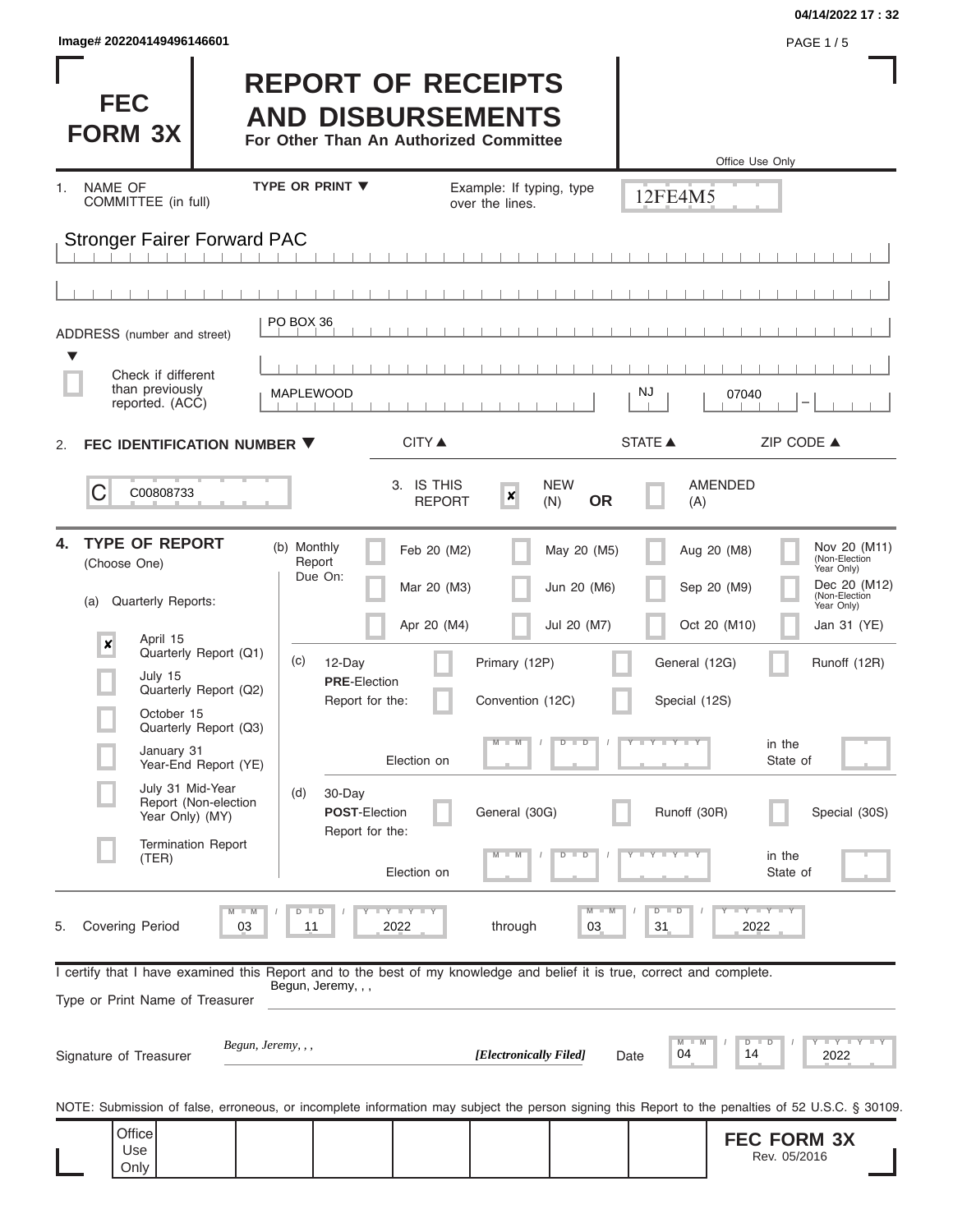|    |     | Image# 202204149496146602                                                                       |                                                           |                                                         |
|----|-----|-------------------------------------------------------------------------------------------------|-----------------------------------------------------------|---------------------------------------------------------|
|    |     | FEC Form 3X (Rev. 05/2016)                                                                      | <b>SUMMARY PAGE</b><br>OF RECEIPTS AND DISBURSEMENTS      | Page 2                                                  |
|    |     | Write or Type Committee Name                                                                    |                                                           |                                                         |
|    |     | <b>Stronger Fairer Forward PAC</b>                                                              |                                                           |                                                         |
|    |     | Report Covering the Period:<br>From:                                                            | <b>LEY LEY</b><br>D<br>$\overline{D}$<br>03<br>11<br>2022 | $\overline{\mathsf{M}}$<br>D<br>31<br>2022<br>03<br>To: |
|    |     |                                                                                                 | <b>COLUMN A</b><br><b>This Period</b>                     | <b>COLUMN B</b><br><b>Calendar Year-to-Date</b>         |
| 6. | (a) | Cash on Hand<br>$\overline{\mathbf{Y}}$<br>January 1,<br>2022                                   |                                                           | 0.00                                                    |
|    | (b) | Cash on Hand at<br>Beginning of Reporting Period                                                | 0.00                                                      |                                                         |
|    | (c) | Total Receipts (from Line 19)                                                                   | 0.00                                                      | 0.00                                                    |
|    | (d) | Subtotal (add Lines 6(b) and<br>6(c) for Column A and Lines<br>$6(a)$ and $6(c)$ for Column B)  | 0.00                                                      | 0.00                                                    |
| 7. |     | Total Disbursements (from Line 31)                                                              | 0.00                                                      | 0.00                                                    |
| 8. |     | Cash on Hand at Close of<br><b>Reporting Period</b><br>(subtract Line $7$ from Line $6(d)$ )    | 0.00                                                      | 0.00                                                    |
| 9. |     | Debts and Obligations Owed TO<br>the Committee (Itemize all on<br>Schedule C and/or Schedule D) | 0.00                                                      |                                                         |

10. Debts and Obligations Owed **BY** the Committee (Itemize all on Schedule C and/or Schedule D) ................

This committee has qualified as a multicandidate committee. (see FEC FORM 1M)

#### **For further information contact:**

 ▲ ▲ ▲ , , .

0.00

Federal Election Commission 999 E Street, NW Washington, DC 20463

Toll Free 800-424-9530 Local 202-694-1100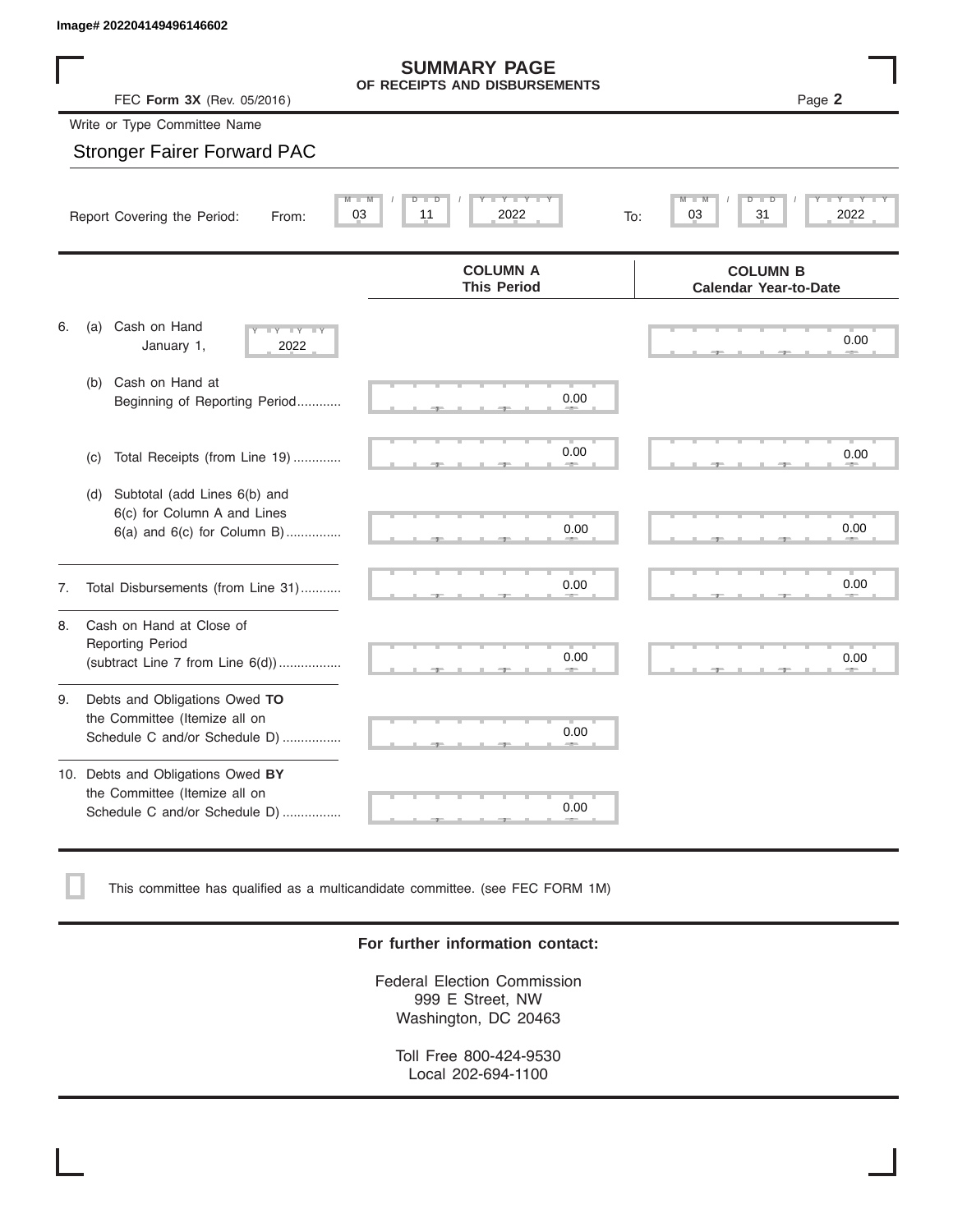#### **DETAILED SUMMARY PAGE**

## Stronger Fairer Forward PAC

| Image# 202204149496146603                                             |                                                                            |                                                      |
|-----------------------------------------------------------------------|----------------------------------------------------------------------------|------------------------------------------------------|
|                                                                       | <b>DETAILED SUMMARY PAGE</b>                                               |                                                      |
| FEC Form 3X (Rev. 05/2016)                                            | of Receipts                                                                | Page 3                                               |
| Write or Type Committee Name                                          |                                                                            |                                                      |
| <b>Stronger Fairer Forward PAC</b>                                    |                                                                            |                                                      |
|                                                                       |                                                                            |                                                      |
| $M$ $M$<br>03<br>Report Covering the Period:<br>From:                 | $\Box$ $\Upsilon$ $\Box$ $\Upsilon$ $\Upsilon$<br>D I<br>2022<br>11<br>To: | <b>LEY LEY LE</b><br>M<br>D<br>ъ<br>03<br>31<br>2022 |
| I. Receipts                                                           | <b>COLUMN A</b><br><b>Total This Period</b>                                | <b>COLUMN B</b><br><b>Calendar Year-to-Date</b>      |
| 11. Contributions (other than loans) From:                            |                                                                            |                                                      |
| Individuals/Persons Other<br>(a)                                      |                                                                            |                                                      |
| <b>Than Political Committees</b>                                      | 0.00                                                                       | 0.00                                                 |
| Itemized (use Schedule A)<br>(i)                                      |                                                                            |                                                      |
|                                                                       | 0.00                                                                       | 0.00                                                 |
| (iii) TOTAL (add                                                      |                                                                            |                                                      |
| Lines $11(a)(i)$ and $(ii)$                                           | 0.00                                                                       | 0.00                                                 |
|                                                                       |                                                                            |                                                      |
| Political Party Committees<br>(b)                                     | 0.00                                                                       | 0.00                                                 |
| Other Political Committees<br>(C)                                     | 0.00                                                                       | 0.00                                                 |
| Total Contributions (add Lines<br>(d)                                 |                                                                            |                                                      |
| $11(a)(iii)$ , (b), and (c)) (Carry                                   |                                                                            |                                                      |
| Totals to Line 33, page 5) ▶                                          | 0.00                                                                       | 0.00                                                 |
| 12. Transfers From Affiliated/Other                                   |                                                                            |                                                      |
|                                                                       | 0.00                                                                       | 0.00                                                 |
|                                                                       | 0.00                                                                       | 0.00                                                 |
|                                                                       |                                                                            |                                                      |
|                                                                       | 0.00                                                                       | 0.00                                                 |
| 14. Loan Repayments Received<br>15. Offsets To Operating Expenditures |                                                                            |                                                      |
| (Refunds, Rebates, etc.)                                              |                                                                            |                                                      |
| (Carry Totals to Line 37, page 5)                                     | 0.00                                                                       | 0.00                                                 |
| 16. Refunds of Contributions Made                                     |                                                                            |                                                      |
| to Federal Candidates and Other                                       |                                                                            |                                                      |
| Political Committees                                                  | 0.00                                                                       | 0.00                                                 |
| 17. Other Federal Receipts                                            |                                                                            |                                                      |
| 18. Transfers from Non-Federal and Levin Funds                        | 0.00                                                                       | 0.00                                                 |
| (a) Non-Federal Account                                               |                                                                            |                                                      |
|                                                                       | 0.00                                                                       | 0.00                                                 |
|                                                                       |                                                                            |                                                      |
| (b) Levin Funds (from Schedule H5)                                    | 0.00                                                                       | 0.00                                                 |
|                                                                       |                                                                            |                                                      |
| (c) Total Transfers (add $18(a)$ and $18(b)$ )                        | 0.00                                                                       | 0.00                                                 |
|                                                                       |                                                                            |                                                      |
| 19. Total Receipts (add Lines 11(d),                                  |                                                                            |                                                      |
| 12, 13, 14, 15, 16, 17, and 18(c))▶                                   | 0.00                                                                       | 0.00                                                 |
|                                                                       |                                                                            |                                                      |
| 20. Total Federal Receipts<br>(subtract Line 18(c) from Line 19) ▶    | 0.00                                                                       | 0.00                                                 |

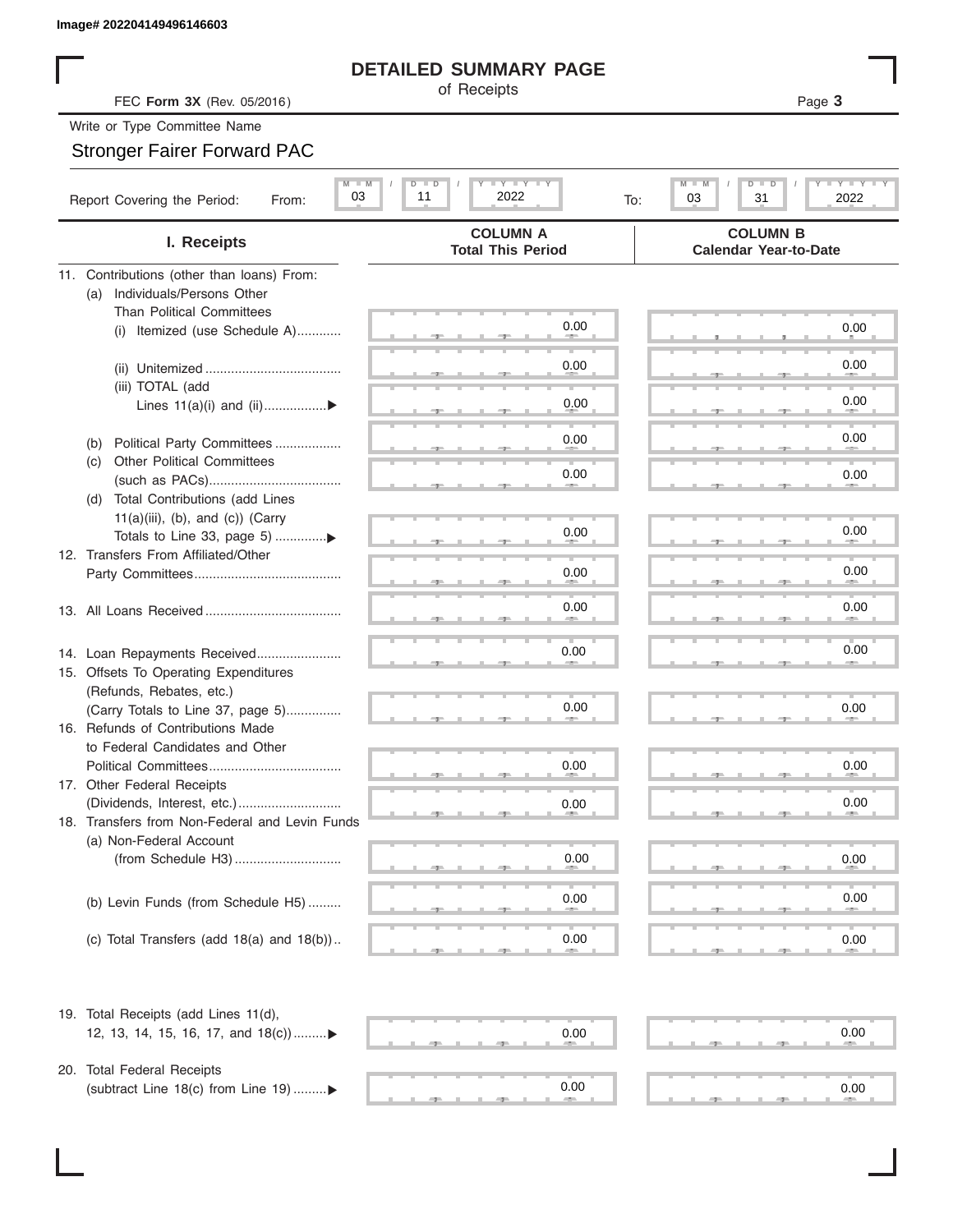I

## **DETAILED SUMMARY PAGE**

of Disbursements

| FEC Form 3X (Rev. 05/2016)                                                                                             |                                             | Page 4                                          |  |
|------------------------------------------------------------------------------------------------------------------------|---------------------------------------------|-------------------------------------------------|--|
| II. Disbursements                                                                                                      | <b>COLUMN A</b><br><b>Total This Period</b> | <b>COLUMN B</b><br><b>Calendar Year-to-Date</b> |  |
| 21. Operating Expenditures:<br>(a) Allocated Federal/Non-Federal<br>Activity (from Schedule H4)                        |                                             |                                                 |  |
| (i)                                                                                                                    | 0.00                                        | 0.00                                            |  |
| Non-Federal Share<br>(ii)<br>(b) Other Federal Operating                                                               | 0.00                                        | 0.00                                            |  |
|                                                                                                                        | 0.00                                        | 0.00                                            |  |
| (c) Total Operating Expenditures<br>(add 21(a)(i), (a)(ii), and (b))  ▶                                                | 0.00                                        | 0.00                                            |  |
| 22. Transfers to Affiliated/Other Party                                                                                | 0.00                                        | 0.00                                            |  |
| 23. Contributions to<br>Federal Candidates/Committees<br>and Other Political Committees                                | 0.00                                        | 0.00                                            |  |
| 24. Independent Expenditures<br>25. Coordinated Party Expenditures                                                     | 0.00                                        | 0.00                                            |  |
| $(52 \text{ U.S.C. }$ § 30116(d))                                                                                      | 0.00<br>an a                                | 0.00                                            |  |
| 26. Loan Repayments Made                                                                                               | 0.00                                        | 0.00                                            |  |
| 28. Refunds of Contributions To:                                                                                       | 0.00                                        | 0.00                                            |  |
| (a) Individuals/Persons Other<br>Than Political Committees                                                             | 0.00                                        | 0.00                                            |  |
| Political Party Committees<br>(b)                                                                                      | 0.00                                        | 0.00                                            |  |
| <b>Other Political Committees</b><br>(c)                                                                               | 0.00                                        | 0.00                                            |  |
| <b>Total Contribution Refunds</b><br>(d)<br>(add Lines 28(a), (b), and (c))                                            | 0.00                                        | 0.00                                            |  |
| 29. Other Disbursements (Including                                                                                     | 0.00                                        | 0.00                                            |  |
|                                                                                                                        |                                             |                                                 |  |
| 30. Federal Election Activity (52 U.S.C. § 30101(20))<br>(a) Allocated Federal Election Activity<br>(from Schedule H6) |                                             |                                                 |  |
|                                                                                                                        | 0.00                                        | 0.00                                            |  |
| (ii) "Levin" Share<br>Federal Election Activity Paid<br>(b)                                                            | 0.00                                        | 0.00                                            |  |
| Entirely With Federal Funds<br>Total Federal Election Activity (add                                                    | 0.00                                        | 0.00                                            |  |
| (C)<br>Lines $30(a)(i)$ , $30(a)(ii)$ and $30(b))$                                                                     | 0.00                                        | 0.00                                            |  |
| 31. Total Disbursements (add Lines 21(c), 22,                                                                          |                                             |                                                 |  |
| 23, 24, 25, 26, 27, 28(d), 29 and 30(c))                                                                               | 0.00                                        | 0.00                                            |  |
| 32. Total Federal Disbursements<br>(subtract Line 21(a)(ii) and Line 30(a)(ii)                                         |                                             |                                                 |  |
|                                                                                                                        | 0.00                                        | 0.00                                            |  |
|                                                                                                                        |                                             |                                                 |  |